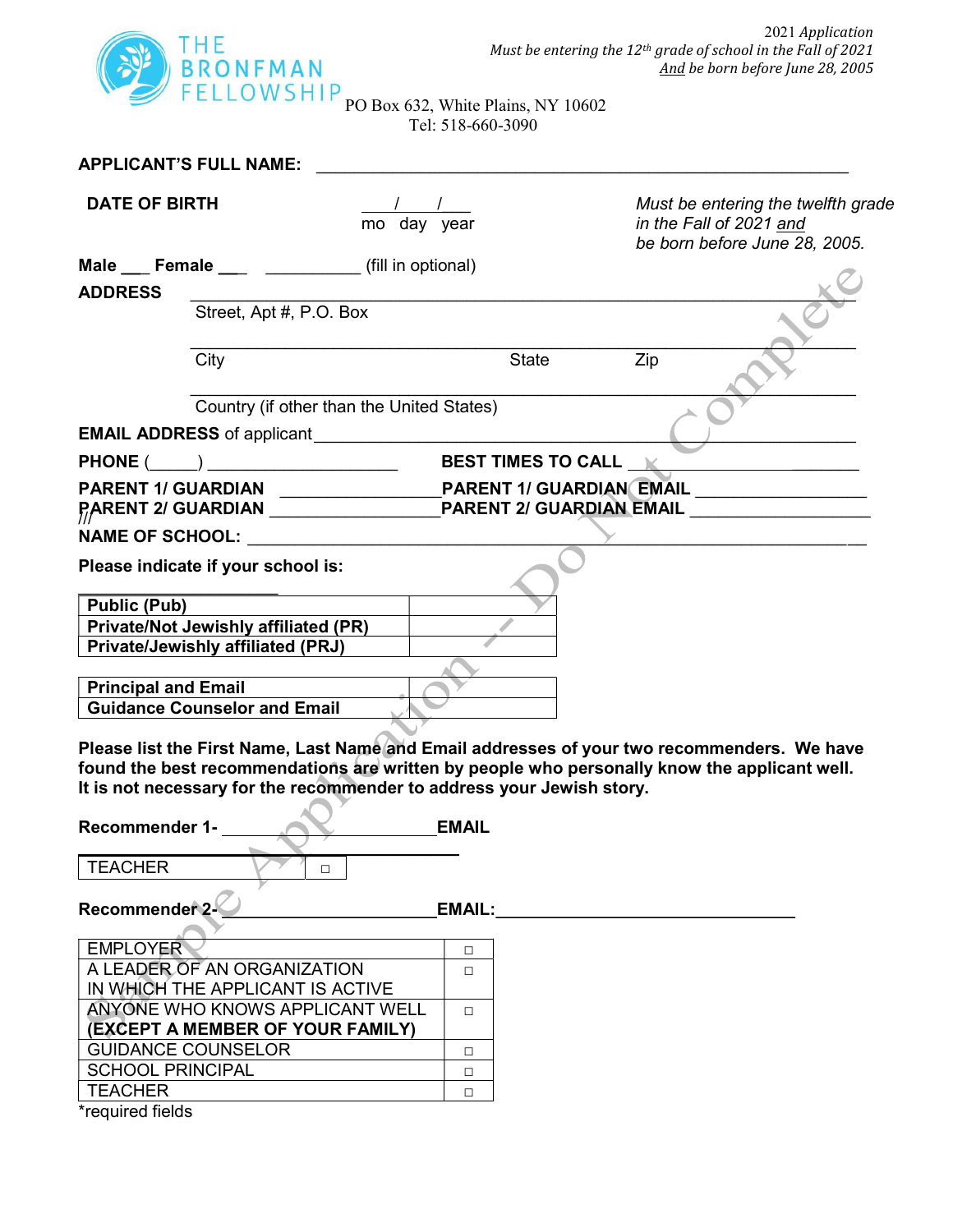Full Name

#### Junior Year classes\*

List up-to 5 classes you're enrolled in this semester

- 1.
- 2.
- $3.$
- 4. \_\_\_\_\_\_\_\_\_\_\_\_\_\_
- 5. \_\_\_\_\_\_\_\_\_\_\_\_\_\_

List current non-academic activities\*

These can include activities in school and outside of school, including personal hobbies you dedicate significant time to. Please include any part time job you may have had in the past year or two. List up to five.

- 1. \_\_\_\_\_\_\_\_\_\_\_\_\_\_
- 2.
- $3.$
- 4. \_\_\_\_\_\_\_\_\_\_\_\_\_\_
- 5. \_\_\_\_\_\_\_\_\_\_\_\_\_\_

Elaborate on current non-academic activities\*

Elaborate on one of the non-academic activities you listed above and why it is important to you. (Please limit to 200 words total).

 $\mathcal{L}$  , the contract of the contract of the contract of the contract of the contract of the contract of the contract of the contract of the contract of the contract of the contract of the contract of the contract of th  $\Box$  $\left\langle \begin{array}{c} \lambda \end{array} \right\rangle$ 

Video Question: Please share a link to a video (under 1 minute) of yourself telling us about something you do that energizes you. Show and tell with props is not required but totally welcome. A meaningful background/setting is great. Please do not use professional equipment, special effects or editing of any kind - less editing is better. You can use a smartphone, laptop or tablet to record. Before posting the link to the video, please make sure we can hear and see you.

List three works that have made an impact on you\*.

List three works that you've encountered in the last 3 years and have made an impact on you. At least one should be a book. For each piece chosen, please describe how/why it has impacted you. In the past, applicants have chosen books, films, music, podcasts, poems, visual art, special sites, and more. (Please limit to 250 words total)



# PERSONAL ESSAYS

# In 300 words or less, describe your relationship to being Jewish\*

Please keep in mind that The Bronfman Fellowship is looking for a diverse group of Fellows, including both those who are and are not active in or affiliated with the Jewish community. Note we are most interested in your perspectives and views.

In 300 words or less, please tell us a story about yourself that gives us insight into how you think and who you are, which might otherwise not be apparent in your application.\*

\*required fields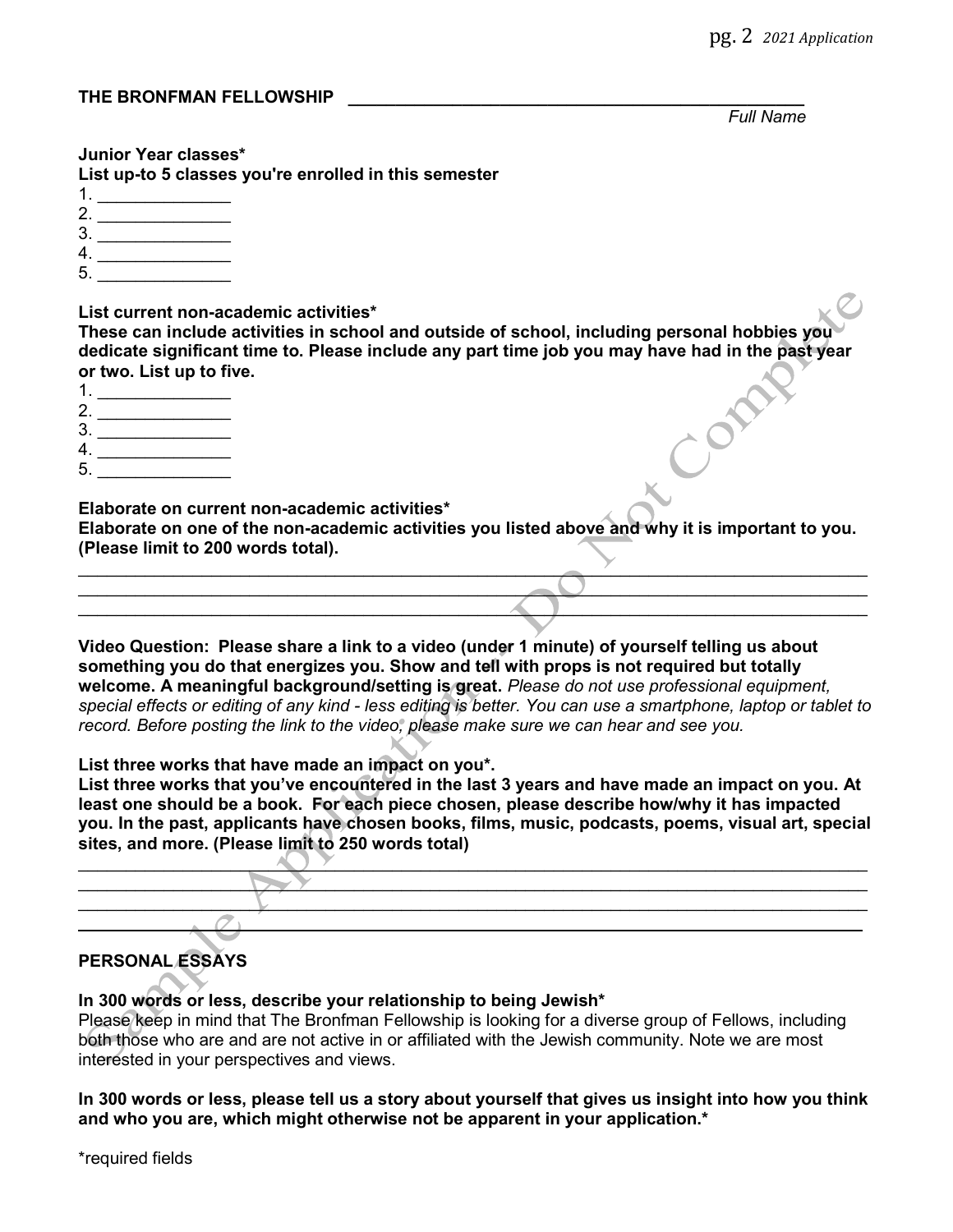#### The BRONFMAN FELLOWSHIP

Full Name

### Background Information\*

ı

 $\overline{\phantom{0}}$ 

The following set of questions provides data that informs our understanding of the diversity of our applicants. There are no better or worse responses to the answers below - we just want to get to know you better.

| Are you a member of any Jewish youth movement? Name(s)<br>Have you ever attended a Jewish summer camp? Name(s) |
|----------------------------------------------------------------------------------------------------------------|
| If yes, for how many years did you attend camp?                                                                |
| What year was your last summer at camp?                                                                        |
| Have you ever attended a Jewish Day School? (not counting anything before kindergarten)                        |
| If so, what grades?                                                                                            |
| Are you from an interfaith or conversionary household? Yes No                                                  |
| Have you had a Bar or Bat Mitzvah? Yes No                                                                      |
| Have you been to Israel before? Yes No                                                                         |
| If yes, how many times? ___                                                                                    |
| For what purpose, when, and for how long?                                                                      |
|                                                                                                                |
|                                                                                                                |

Please indicate the name(s) of any Jewish enrichment programs or similar programs you have attended. Note that previous participation is not a prerequisite for The Bronfman Fellowship.

Please keep in mind that The Bronfman Fellowship is looking for a diverse group of Fellows, including both those who are and are not active in or affiliated with the Jewish community. Note we are most interested in your perspectives and views.

## Which of the following best describes your affiliation?

| Just Jewish             | Secularly/Culturally Jewish |
|-------------------------|-----------------------------|
| Reconstructionist       | Reform                      |
| Chabad                  | Liberal Orthodox            |
| Conservative            | <b>Modern Orthodox</b>      |
| Traditional Egalitarian | <b>Ultra Orthodox</b>       |
| Reform                  | Elaborate, if necessary:    |

If you or your parents were born in another country, please list the country/countries and the person/people born there.

NOTE: There are many wonderful Jewish programs that work with teens and college students. Programs (mostly pay-as-you-go programs) contact us each year to connect with people who have applied for The Bronfman Fellowship and who might be interested in them. Some of these programs also offer discounts for applicants to The Bronfman Fellowship. The Bronfman Fellowship does not receive any compensation from these programs. Please indicate below if you give us permission to share your contact information with these Jewish summer programs and opportunities.

### I am interested in hearing about other Jewish programs.